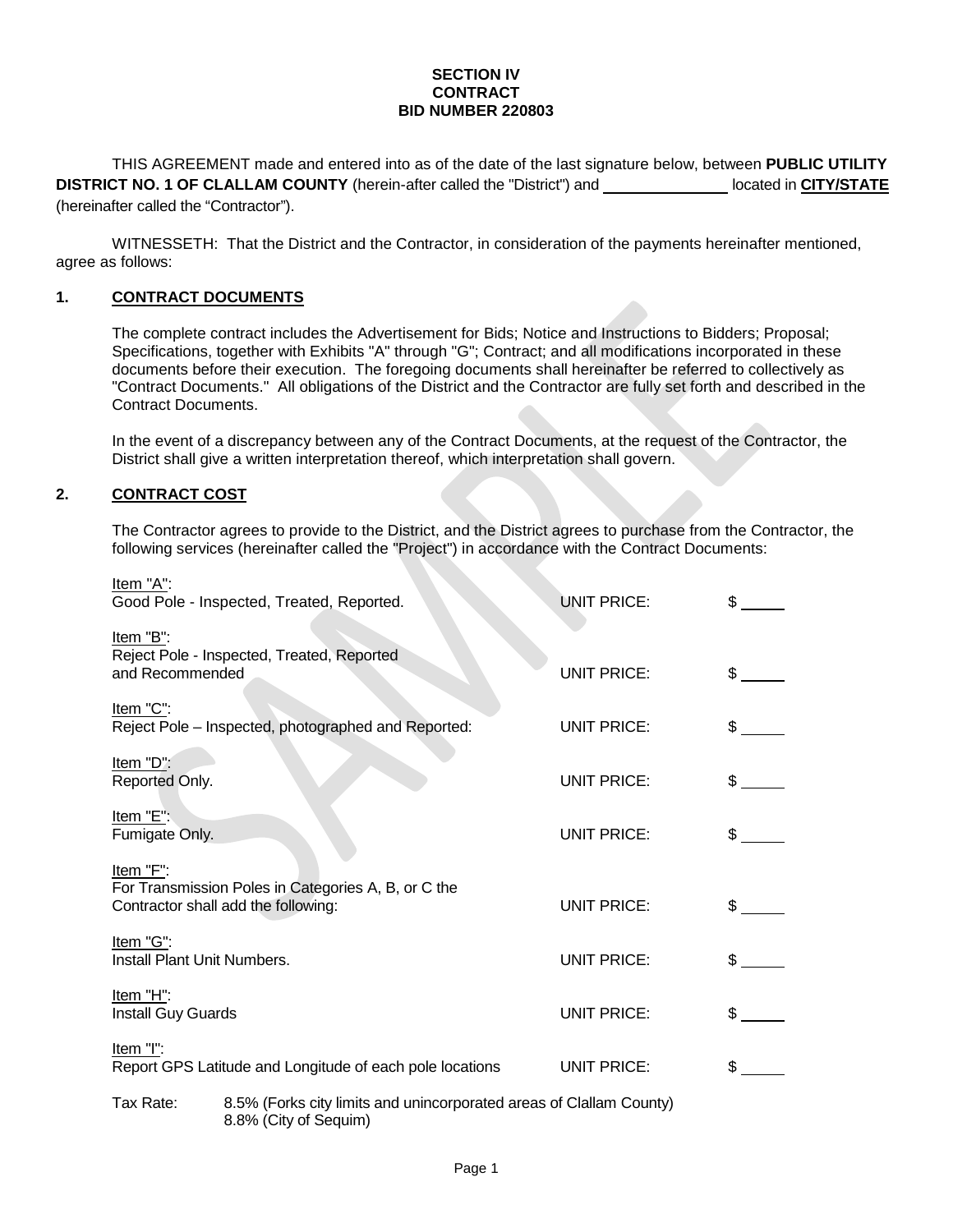### Starting Date: Upon issuance of the Notice-to-Proceed or as soon thereafter as weather permits

### Completion Date: On or before November 4, 2022

**NOTE:** This project will have an estimated not-to-exceed amount of \$137,132.00 (not including WSST).

# **3. PERFORMANCE AND PAYMENT BOND(S)**

The Contractor agrees to furnish a bond(s) in the penal sum not less than one hundred percent (100%) of the bid cost of the Project, on an appropriate form, with a surety or sureties acceptable to the District. When the performance and payment bond(s) requirement has been met, the Contractor will be given a Notice to Proceed. In the event that the surety or sureties on the performance and payment bond(s) delivered to the District shall at any time become unsatisfactory to the District, the Contractor agrees to deliver to the District another or an additional bond(s). Should the Contractor fail or refuse to execute such counterparts or to furnish a performance and payment bond(s) within ten days after written notification of the acceptance of the proposal by the District, the Contractor will be considered to have abandoned the proposal.

# **4. LIQUIDATED DAMAGES**

The time of completion of this Project is of the essence of the contract. Should the Contractor neglect, refuse, or fail to complete wood pole inspections and treatments within the time herein proposed, after giving effect to extensions of time, if any, herein provided, then, in that event and in view of the difficulty of estimating with exactness damages caused by such delay, the District shall have the right to deduct from and retain out of such monies which may then be due, or which may become due and payable to the Contractor, \$50 per day for the first thirty (30) days beyond the specified completion date and \$100 per day thereafter as liquidated damages and not as a penalty; if the amount due and to become due from the District to the Contractor is insufficient to pay in full any such liquidated damages, the Contractor shall pay to the District the amount necessary to effect such payment in full. Provided, however, that the District shall promptly notify the Contractor in writing of the manner in which the amount retained, deducted, or claimed as liquidated damages was computed. Extensions of time may be granted by the District for causes beyond the control of the Contractor, provided a request for extension is received in writing by the District within ten (10) days of such occurrence.

Every right or remedy herein conferred upon or reserved to the District shall be cumulative, shall be in addition to every right and remedy now or hereafter existing at law or in equity or by statute, and the pursuit of any right or remedy shall not be construed as an election: provided, however, that the provisions of this Paragraph 5 shall be the exclusive measure of damages for failure by the Contractor to complete the construction of the Project within the time herein agreed upon.

## **5. INDEMNITY AND HOLD HARMLESS AGREEMENT**

The Contractor agrees to release, indemnify, defend, and hold harmless the District and its agents and employees from and against any liability claim for damages for personal injury or loss, including death, and property damage arising out of or resulting from performance by the Contractor under the terms of this contract, except as otherwise limited in this paragraph. In the event of concurrent negligence or fault of the Contractor, its agents, employees, or subcontractors, and the District, its agents or employees, the Contractor shall indemnify, defend, and hold harmless the District and its agents or employees to the extent that liability, loss, damage, injury, or death is caused by the negligence or fault of the Contractor, its agents, employees, or subcontractors.

It is understood that the Contractor assumes the risk of the condition of the property to be worked upon or about, and Contractor agrees to release, indemnify, defend, and hold harmless the District or its agents and employees against any liability claim for damages for personal injury, including death, and property damage to the person or property of Contractor, its agents, employees, representatives, licensees, or invitees, resulting from any defective condition of said property, while the Contractor is engaged in the performance of this contract.

Contractor also agrees to indemnify, defend, and hold harmless the District from any and all liens, claims, or damage of any kind or nature against or to any property resulting from or arising out of the performance by the Contractor under the terms of this contract.

In all claims against the District or its agents and employees, or the Contractor, any subcontractor, anyone directly or indirectly employed by the Contractor or any subcontractor, or anyone for whose acts the Contractor or any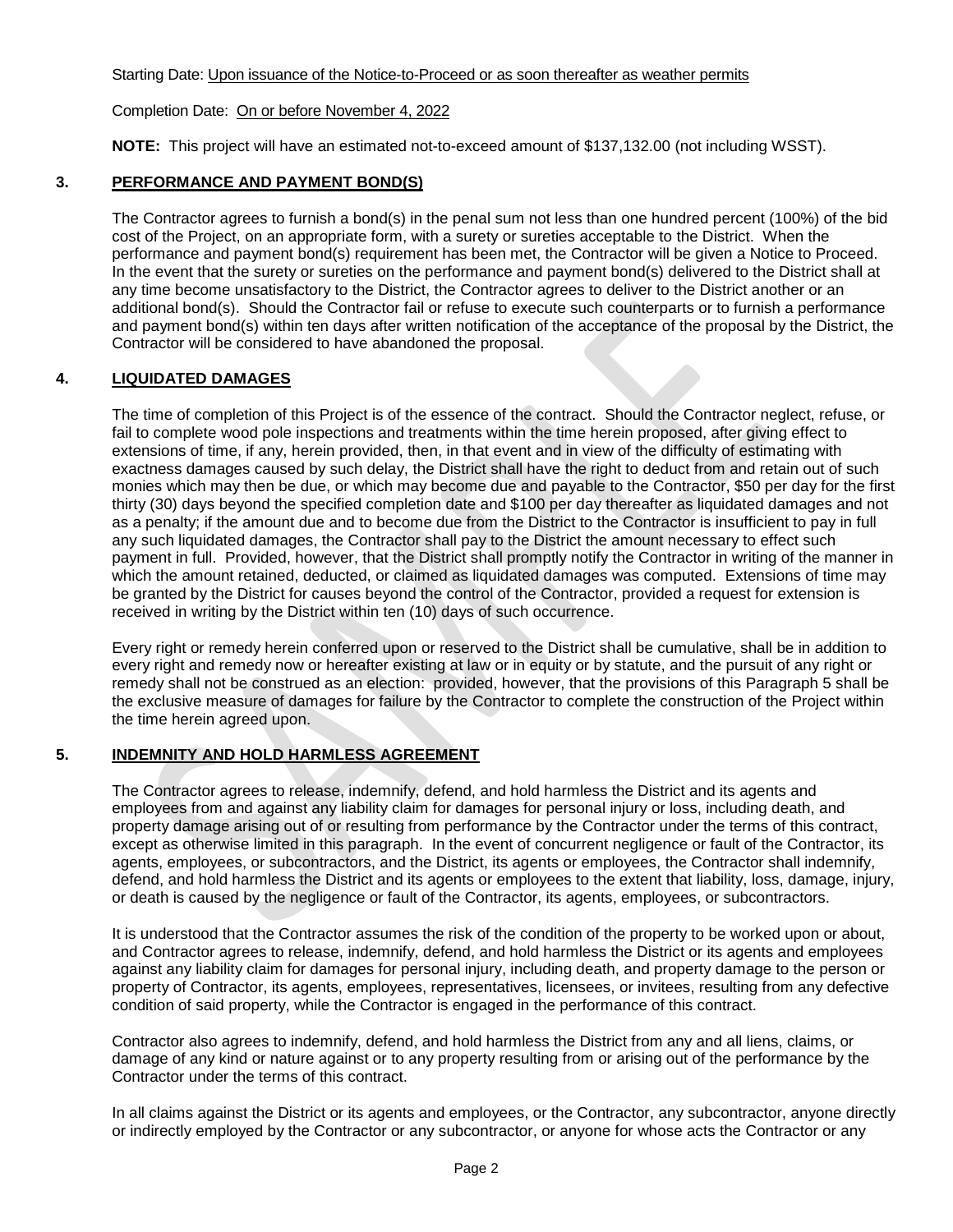subcontractor may be liable, the indemnification obligation under this paragraph shall not be affected by any limitation on the amount or type of damages, compensation, or benefits payable by or for the Contractor or any subcontractor under any worker's compensation act, including Title 51 RCW, any disability benefit acts, or any other employee benefit acts. The Contractor and any subcontractor hereby waive, for themselves and their successors, any right to claim any such limitation as a defense, set off, or other reduction of the District's right to indemnification under this paragraph.

# **6. MUTUAL CYBER SECURITY INDEMNIFICATION**

Both parties agree to be responsible for the protection of their own computers, servers, hard drives, information systems, and email accounts from cyber security breaches, including but not limited to malicious software, viruses, hacking, and phishing scams ("Cyber Security Breaches"). Each party shall indemnify the other from any damages, liabilities, or expenses of every kind, including but not limited to reasonable attorney's fees, resulting from or arising out of their own Cyber Security Breaches, including wire fraud attempts directed to the other party resulting from such Cyber Security Breaches.

# **7. PAYMENTS; RETAINAGE**

Monthly progress payments will be made by the District to the Contractor within thirty days of receipt of a billing statement, provided that the District Representative verifies the accuracy of the billing or corrects it as mutually agreeable to the District and the Contractor. **All invoices will be sent to the Clallam County PUD #1, Attention: Contracts Coordinator, P.O. Box 1000, Carlsborg, Washington 98324.** Pursuant to Chapter 60.28 RCW, the District shall reserve a contract retainage not to exceed 5 percent of the moneys earned by the Contractor as a trust fund for the protection and payment of the claims of any person arising under this contract and the State of Washington with respect to any taxes imposed pursuant to Title 82 RCW which taxes may be due from the Contractor.

## **8. INSURANCE**

The Contractor shall, at its own expense and cost, carry insurance from an insurance company or companies and under policies of insurance acceptable to and approved by the District, the following insurance with limits not less than shown on the respective items:

a. Worker's Compensation

To the limit required by the laws of the State of Washington.

b. Commercial General Liability and Property Damage Insurance

| Minimum Coverage Limits: |                                                      |
|--------------------------|------------------------------------------------------|
| <b>Bodily Injury</b>     | \$1,000,000 each person                              |
| <b>Property Damage</b>   | \$1,000,000 each occurrence<br>\$2,000,000 aggregate |
| Umbrella Coverage        | \$2,000,000                                          |

Any policy shall have no self-insured retained limits or deductible.

c. All policies of insurance providing coverage's required under paragraph "b" above shall name Public Utility District No. 1 of Clallam County as additional insured with a cross liability clause and provide that no cancellation or material changes in the policies shall become effective unless thirty (30) days prior notice of such cancellation or change shall be furnished the District by certified mail. The District shall be named in the policy as an additional insured without reservation or qualification. Blanket Additionally Insured is not acceptable.

Prior to commencement of any work hereunder, the Contractor shall provide the District with evidence of Worker's Compensation Insurance and with a Certificate of Insurance showing the District named as additional insured.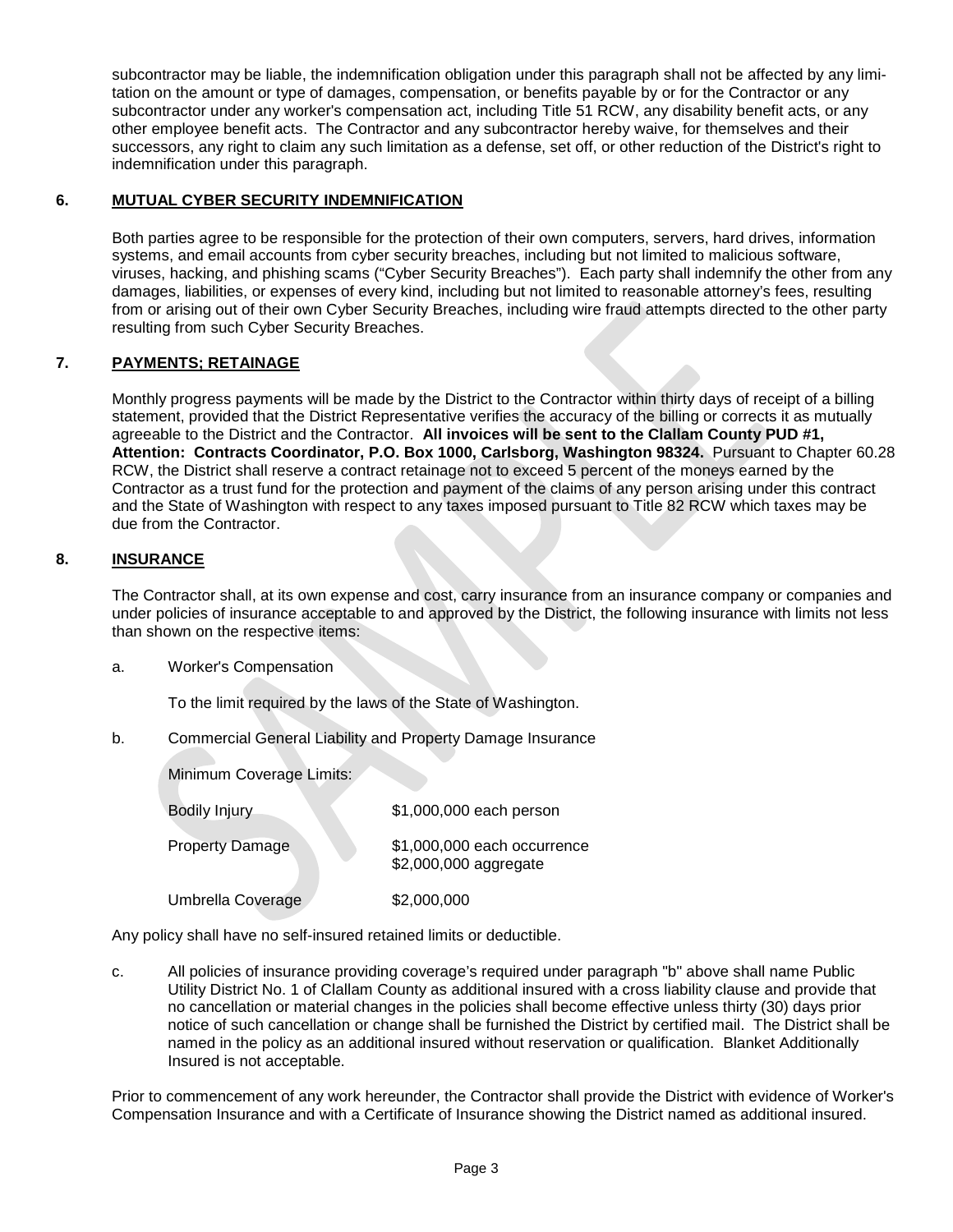# **9. INDEPENDENT CONTRACTOR**

It is understood that the Contractor is engaged in an independent business and that it will perform the work under this contract as an independent contractor and not as the agent, employee, or servant of the District; that it has and hereby retains the right to exercise control and supervision of the work and full control over the employment, direction, compensation, and discharge of all persons assisting in the work; that it will be solely responsible for the payment of its employees and for the payment of all federal, state, county, and municipal taxes and contributions pertaining thereto, including but not limited to payments for Workmen's Compensation benefits; and that it will be responsible for its own acts and those of its subordinates, employees, and subcontractors during the term of this contract.

# **10. COMPLETION ON CONTRACTOR'S DEFAULT**

If default shall be made by the Contractor or by any subcontractor in the performance of any of the terms of this Contract, the District, without in any manner limiting its legal and equitable remedies in the circumstances, may serve upon the Contractor and the surety, if any, a written notice requiring the Contractor to cause such default to be corrected forthwith. Unless within twenty (20) days after the service of such notice upon the Contractor and the surety, if any, such default shall be corrected or arrangements for the correction thereof satisfactory to the District shall be made, the District may take over the project and prosecute the same to completion by contract or otherwise for the account and at the expense of the Contractor, and the Contractor shall be liable to the District for any cost or expense in excess of the contract price occasioned thereby.

No payment shall be due while the Contractor is in default in respect of any of the provisions of this contract; and the District may withhold from the Contractor the amount of any claim by a third party against either the Contractor or the District, based upon an alleged failure of the Contractor to perform work hereunder in accordance with the provisions of this contract.

## **11. TERMINATION OF CONTRACT**

In the event that any of the provisions of this contract or any federal, state, or local laws or regulations are violated by the Contractor or by any of the Contractor's subcontractors, the District may serve written notice of intention to terminate such contract upon the Contractor, which notice shall specify the reasons therefore. Unless within ten (10) days after serving such notice upon the Contractor such violation shall cease and an arrangement for the correction thereof satisfactory to the District be made, the contract shall, upon the expiration of the said ten (10) days, cease and terminate. In the event of any such termination, the District may purchase the materials necessary for complete performance of this contract for the account and at the expense of the Contractor, and the Contractor shall be liable to the District for any excess cost occasioned thereby.

## **12. CLAIMS AND LIENS**

The Contractor shall promptly pay all claims for labor done and materials furnished for the performance of said work and shall keep all said work, and any property of the District, free from all liens arising from labor done or materials furnished thereto. The District Auditor may require the Contractor to furnish receipted material bills and payroll record for his/her inspection.

## **13. ROAD REPAIR GUARANTEE**

If required by private, county, state, or other road authorities, the successful bidder will furnish to such authorities a bond or meet other guaranty requirements to assure prompt repair of all damages to highways and roads and their associated rights-of-way caused by the Contractor during work on this Project. This requirement is in addition to and independent of the Contractor's performance bond required under this contract. The acceptance of the bid from any bidder is not to be construed as approval of the bidder's equipment or proposed construction methods by or on behalf of private, county, state, or other road authorities. Bidders may obtain information concerning the requirements of highway and road authorities by communicating with the Clallam County Road Department and the Washington State Department of Transportation.

## **14. ACCIDENT REPORTS**

The Contractor shall submit to the District monthly reports in duplicate of all accidents, giving such data as may be prescribed by the District.